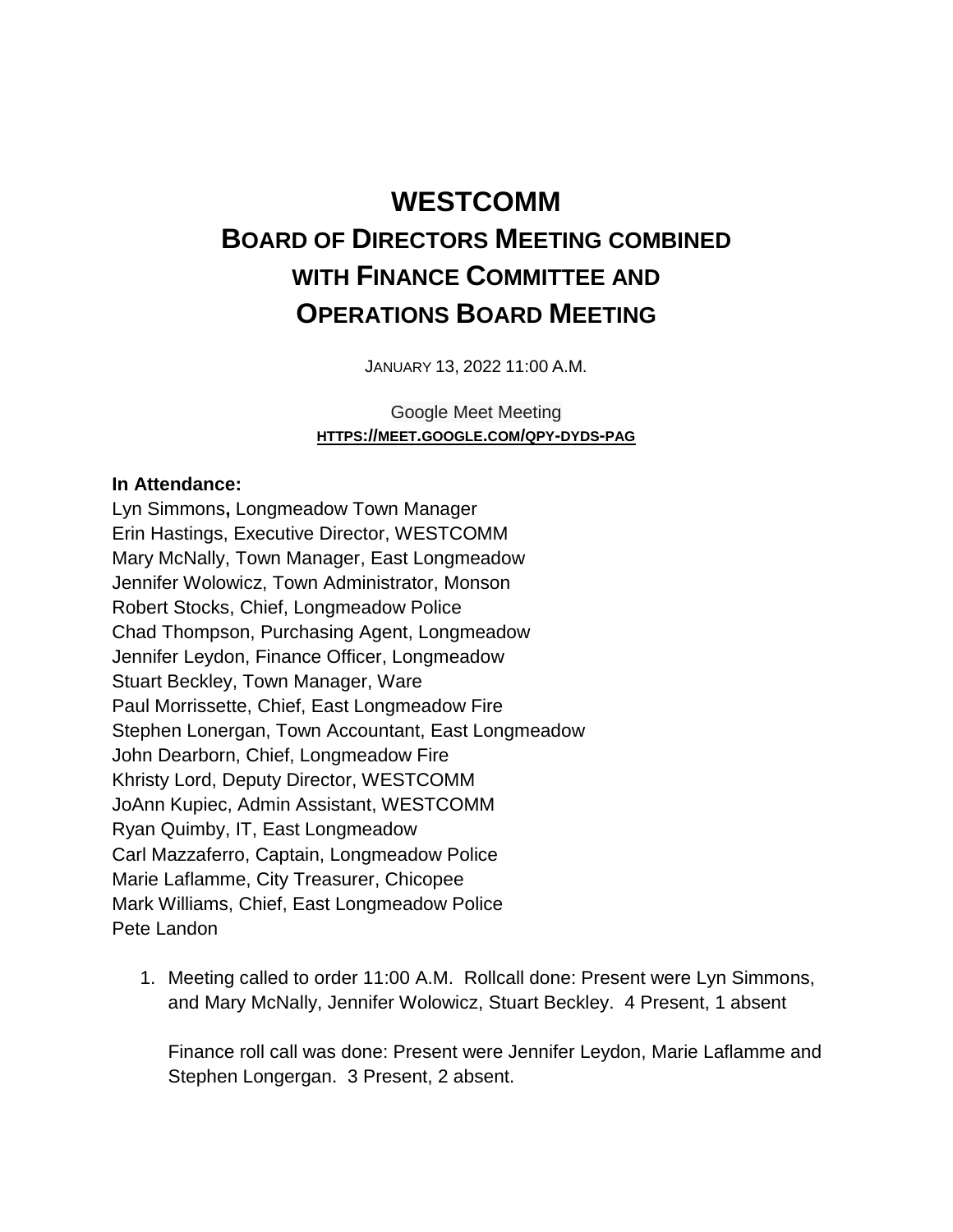Approve & or Modify minutes from the meeting held on December 10, 2021. Jennifer Wolowicz made the motion to approve the minutes of December 10, 2021, it was 2<sup>nd</sup> by Stuart Beckely, 4 yes, motion passed.

2. Old Business: Phase II Architect, have not yet moved forward, Chad is working on the OPM contract, JoAnn is working on getting paperwork to Bond Counsel, almost complete and ready to send.

Radios: Have not receive approval from State 911 on the Budget Mod for \$800,000 from last year's Grant. Currently waiting on State 911, who is behind because of retirements and absences due to COVID.

Staff: HR Position, A revised scope was sent to WESTCOMM for \$800/Month for HR Services. A hybrid model was discussed, whereas WESTCOMM would hire a PT HR Admin person for up to 16 hours per week and will utilize Monson HR Director. There is room in the Budget for these positions. If the Board moves forward there will be a posting for the PT HR Admin position. The \$800/Month charge will be for the HR Directors scope of work only.

Audra Staples has been meeting with each employee regarding work morale, what is working well, what need changing etc. She will be sending out a questionnaire. Audra has already been participating in interviews and supplying HR services.

Purchasing Position: Look at doing the same scenario with Longmeadow as was done with Monson. Longmeadow to put forward a scope of services. Will have an internal discussion to see what WESTCOMM is looking to get out of it. Full scope in the beginning until Erin is Certified, the OPM will take over once the project at Shawinigan gets started.

Staff: There are currently 6 in training that are ½ complete, 5 offers have been made, still need an additional 5 positions.

3. Update from Finance: FY 23 Budget – The Finance Committee met on 1/12/22 to start budget discussions. The will be meeting again on 1/18/22 before the Board Meeting and will bring their recommendations to the full Board at that meeting. The deadline to get the budget to the State is 1/20/22. Erin will be sending a copy of the budget to all Board Members on 1/13/22.